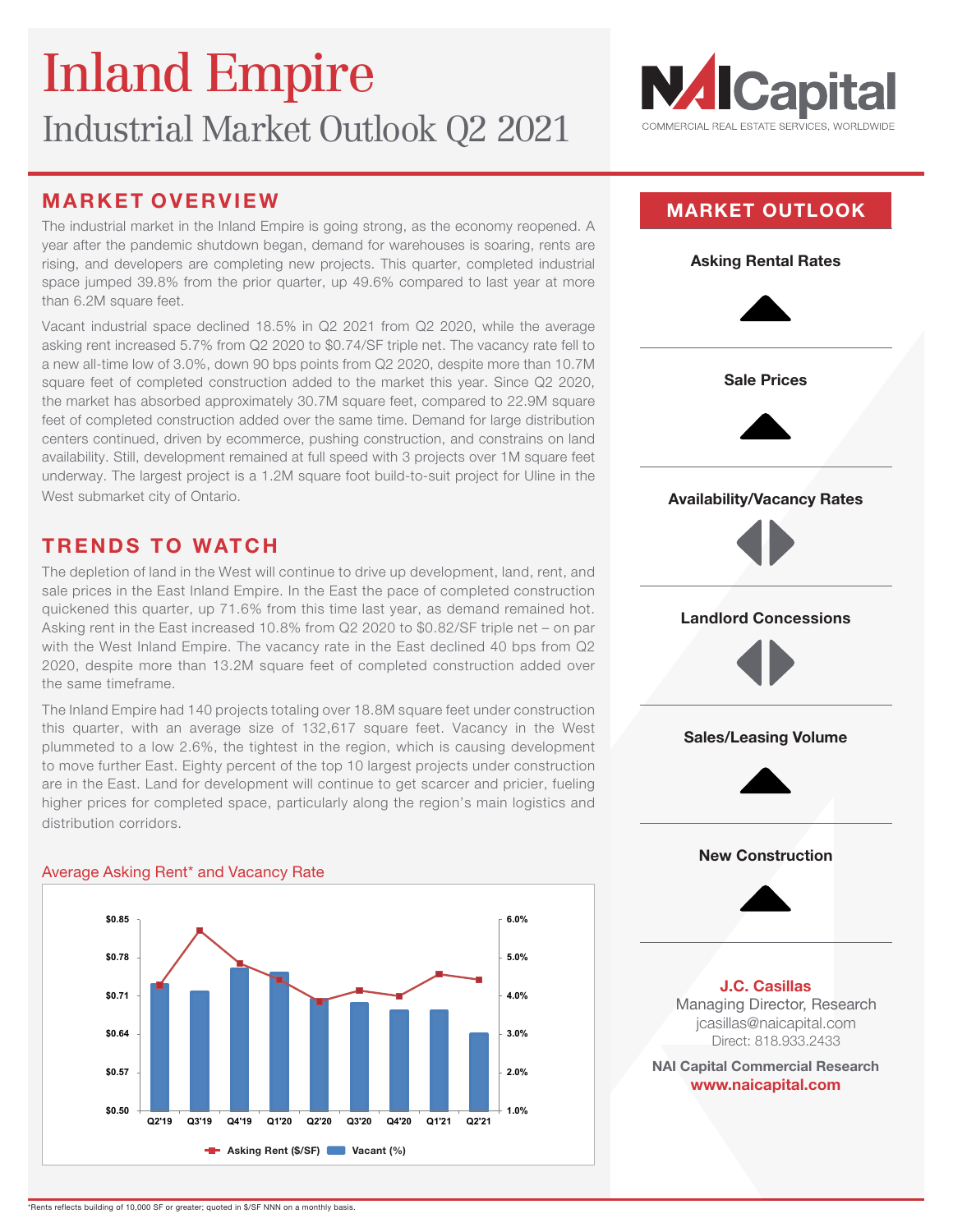

### Market Statistics\*

| <b>SUBMARKET</b>               | <b>EXISTING</b><br><b>TOTAL RBA</b><br>(SF) | <b>UNDER</b><br>CONSTRUCTION<br>(SF) | <b>TOTAL</b><br><b>AVAILABLE</b><br>(%) | <b>TOTAL</b><br><b>VACANCY</b><br>(%) | <b>LEASING</b><br><b>VOLUME</b><br>(SF) | <b>YTD LEASING</b><br><b>VOLUME</b><br>(SF) | <b>SALES</b><br><b>VOLUME</b><br>(SF) | <b>YTD SALES</b><br><b>VOLUME</b><br>(SF) | <b>AVERAGE</b><br><b>ASKING RENT</b><br>\$/SF NNN | <b>AVERAGE</b><br><b>SALE PRICE</b><br>\$/SF |
|--------------------------------|---------------------------------------------|--------------------------------------|-----------------------------------------|---------------------------------------|-----------------------------------------|---------------------------------------------|---------------------------------------|-------------------------------------------|---------------------------------------------------|----------------------------------------------|
| East                           | 249,080,262                                 | 9,802,196                            | 6.4%                                    | 3.3%                                  | 3.058.859                               | 6,819,396                                   | 2.444.985                             | 4.666.344                                 | \$0.82                                            | \$212                                        |
| <b>High Desert</b>             | 21.646.967                                  | $\circ$                              | 5.3%                                    | 3.9%                                  | 80.099                                  | .104.329                                    | 74,519                                | 238,523                                   | \$0.49                                            | \$103                                        |
| South                          | 21,986,170                                  | 517,904                              | 7.5%                                    | 5.9%                                  | 208.251                                 | 1.214.599                                   | 289.968                               | 775.531                                   | \$0.71                                            | \$157                                        |
| West                           | 333.707.747                                 | 8,535,717                            | 4.2%                                    | 2.6%                                  | 4,505,918                               | 13.017.169                                  | 2.975.352                             | 4.436.504                                 | \$0.82                                            | \$139                                        |
| <b>Inland</b><br><b>Empire</b> | 626,421,146                                 | 18,855,817                           | 5.2%                                    | 3.0%                                  | 7,853,127                               | 22,155,493                                  | 5,784,824                             | 10,116,902                                | \$0.74                                            | \$155                                        |

### Leasing

Leasing volume totaled 22,155,493 square feet in the first half of 2021, while completed construction added to the market totaled 10,726,789 square feet. The supply of completed construction remained well below demand, supporting development to continue in the region.



Leasing Volume vs. Completed Construction

## Sales

Sales volume continued at brisk pace the in first half of 2021, rising 69% from the first half of 2020 to more than \$1.3B. The average cap rate on investment sales inched up 40 bps points from the previous quarter, down 80 bps points from the second quarter of 2020 to 4.8%



## Select Lease Transactions

| <b>ADDRESS</b>            | <b>CITY</b> | <b>SUBMARKET</b> | <b>SIZE SF</b> |
|---------------------------|-------------|------------------|----------------|
| 2220 Almond Ave           | Redlands    | East             | 411,879        |
| 251 E Rider St            | Perris      | East             | 354,810        |
| 1375 E Locust St          | Ontario     | West             | 322,019        |
| 14210-14380 Telephone Ave | Chino       | West             | 315,000        |
| 6860 Sycamore Canyon Blvd | Riverside   | East             | 300,000        |

## Select Sales Transactions

| <b>ADDRESS</b>                                                                 | CITY      | <b>SUBMARKET</b> | <b>SIZE SF</b> |
|--------------------------------------------------------------------------------|-----------|------------------|----------------|
| 5051 Carpenter Ave - Building 1                                                | Ontario   | West             | 1,197,339      |
| 3994-96 S Riverside Ave<br>Portfolio of 2 Industrial<br><b>Properties Sold</b> | Colton    | East             | 1,396,495      |
| 2151 S Vintage Ave                                                             | Ontario   | West             | 766,235        |
| 1400 Marlborough Ave                                                           | Riverside | East             | 168,623        |
| 5733 W Whittier Ave                                                            | Hemet     | South            | 140,000        |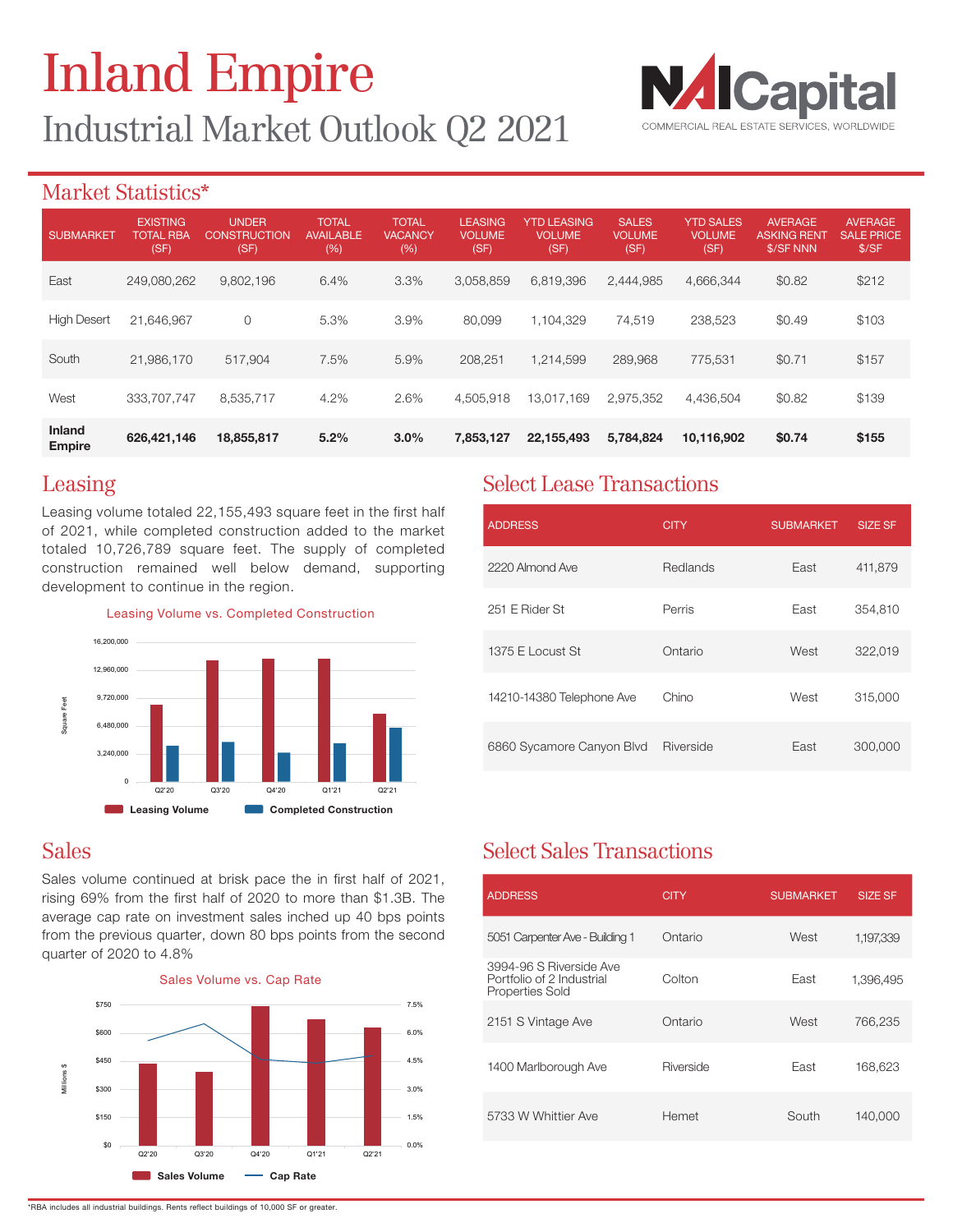